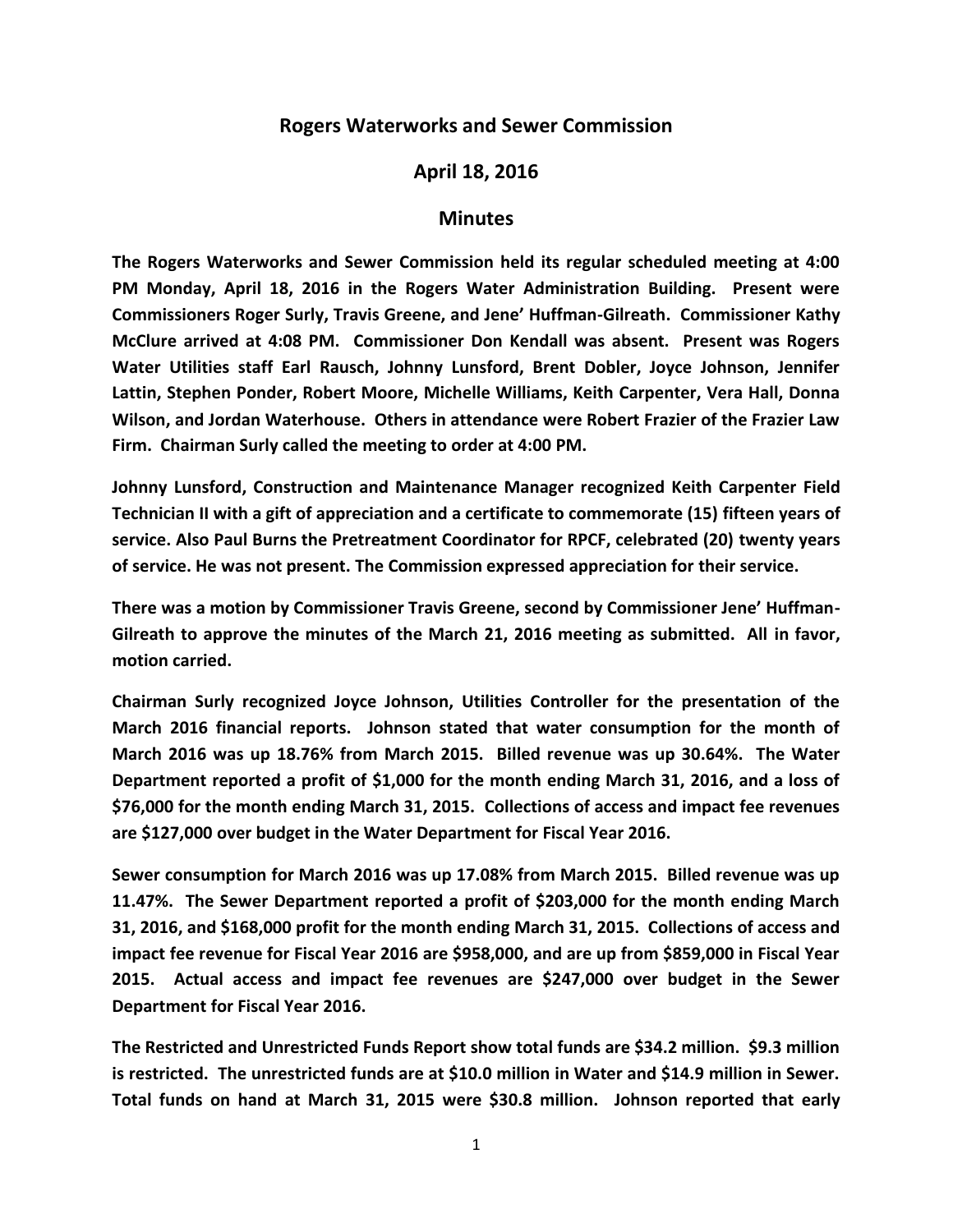**redemption of the City of Rogers, Arkansas Water Revenue Refunding Bonds, Series 2008-B is being processed. Chairman Surly asked for the amount of savings determined, and Johnson replied approximately \$400,000 savings in interest. There were no further questions.**

**Chairman Surly recognized Earl Rausch, Utilities Superintendent for the presentation of the Engineering and RPCF Reports. Rausch reported on the city street projects that are in progress. Growth is moving forward in the downtown areas and also along I-49. Commissioner Greene asked about the Foxbriar Subdivision. Rausch said it is located behind the Longview Trailer Park and currently is in the process of restarting subdivision construction. The Osage Creek Monitoring Report results will be available next month. Rausch said we are currently seeking costs for the replacement of a major component for the sludge dryer. The quote from Thermaflite is \$107,143.25 and other suppliers are being researched. There were no further questions.**

**Chairman Surly recognized Brent Dobler, Operations Manager for presentation of the Operation Reports. Dobler briefly discussed the activities using the departmental graphs. The increased locates reflect the continued growth and construction. Commissioner McClure asked if the fewer amount of shutoffs are likely related to the courtesy phone calls being made one day prior to the actual disconnection. Dobler said he would like to credit the precalls to fewer shutoffs, and we do see less hours required of field personnel in this area. However, we cannot prove that correlation. He also noted that we have focused leak detection in the lake area where major leaks could go unnoticed more easily. Chairman Surly asked if the private line sewer back-ups are due to grease. Lunsford replied mostly grease and tree roots.**

**The Lost Water Report is at 16% for the last (12) twelve months, while being at 23% for the calendar 2016 and 22% for the month. The March average daily water usage was 7.06 MGD with a single daily use high of 8.01 MGD. Dobler said the meter change out program is moving forward with hopes to start the process next month. The Badger Recordall water meters have been ordered and the ITron radio transmitter order will be placed soon. There were no further questions.**

**Chairman Surly recognized Michelle Williams, Office Manager to present the Annual Report for the RWU Identity Theft Prevention Program (Red Flag Policy). The Annual Report was approved having no exceptions of identity theft. There were no questions. Commissioner Huffman-Gilreath made a motion, second by Commissioner McClure to approve the Annual Report as submitted. All in favor, motion carried.**

**Chairman Surly recognized Jennifer Lattin, Senior Accountant to present the bid results for RWU Property Insurance held on April 12, 2016. One bid was received from Rogers Insurance**